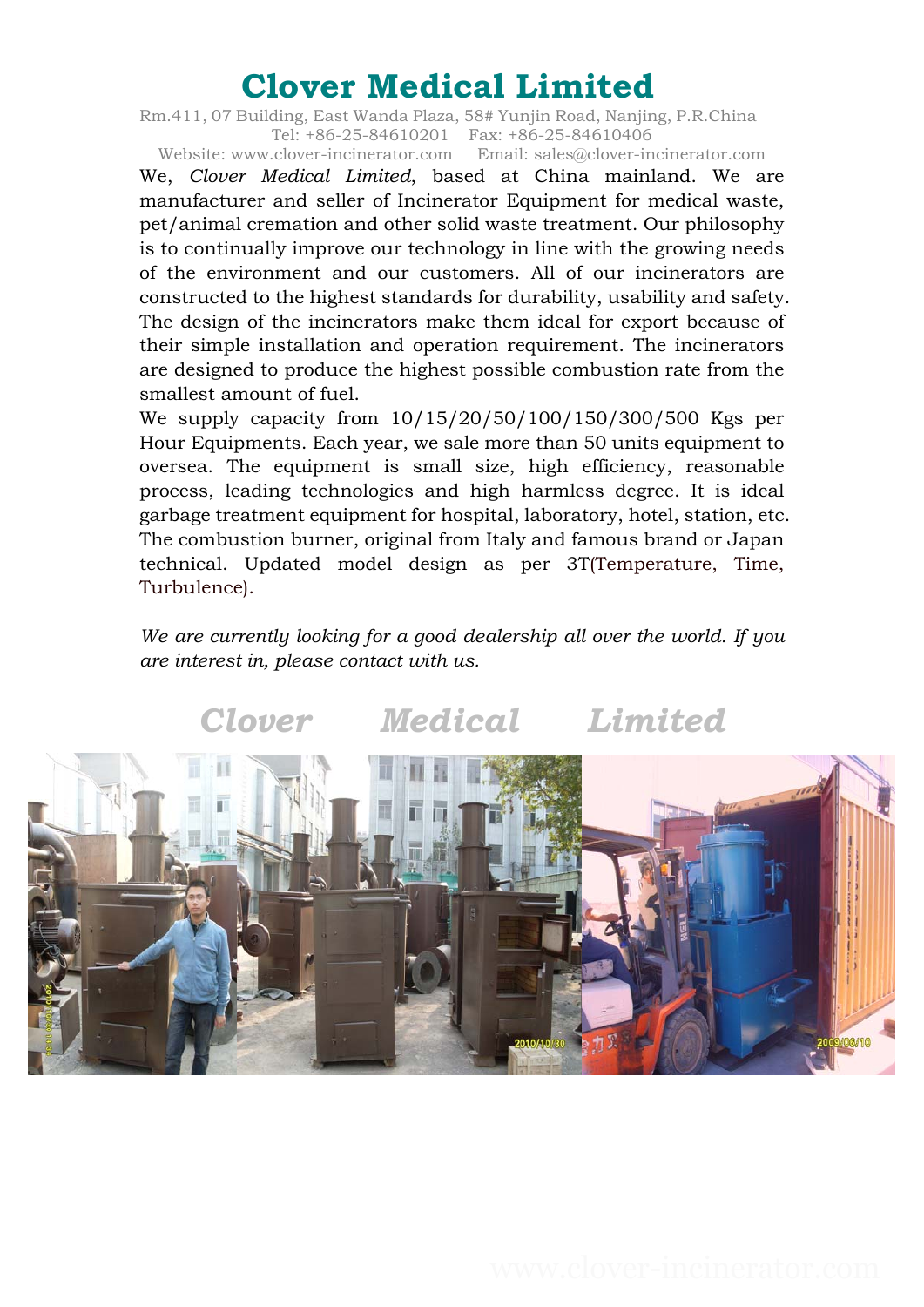Rm.411, 07 Building, East Wanda Plaza, 58# Yunjin Road, Nanjing, P.R.China Tel: +86-25-84610201 Fax: +86-25-84610406

### Website: www.clover-incinerator.com Email: sales@clover-incinerator.com

### **Application Scope:**

- 1. Hospital& clinic: medical waste, surgical waste- Syringe, Infusion Set, Dressing, Bio-Waste, Medicine.
- 2. Slaughter House &Pet Hospital &Farm: Dead Animal, Bio-Waste.
- 3. Community & Sea Port & Station: Municipal Waste, etc.
- 4. Laboratories, Remote Locations,Disaster Relief Operations,Animal Cremation





Before Combustion **Before** Combustion

**We** are well known around the world as being the trusted and dedicated incinerator company. We are always happy to give free and quick quotations or advice as per customer's requirements.



We also supply Medical Waste Garbage Bag, Medical Waste Bin, Medical Crusher and Burner.

### **Clover Medical Limited**

Rm.411, 07 Building, East Wanda Plaza, 58# Yunjin Road, Nanjing, P.R.China Tel: +86-25-84610201 Fax: +86-25-84610406 Website: www.clover-incinerator.com Email: sales@clover-incinerator.com

| Dealer Stamp |  |
|--------------|--|
|              |  |
|              |  |
|              |  |
|              |  |
|              |  |
|              |  |
|              |  |
|              |  |
|              |  |
|              |  |
|              |  |
|              |  |
|              |  |
|              |  |
|              |  |
|              |  |
|              |  |
|              |  |
|              |  |
|              |  |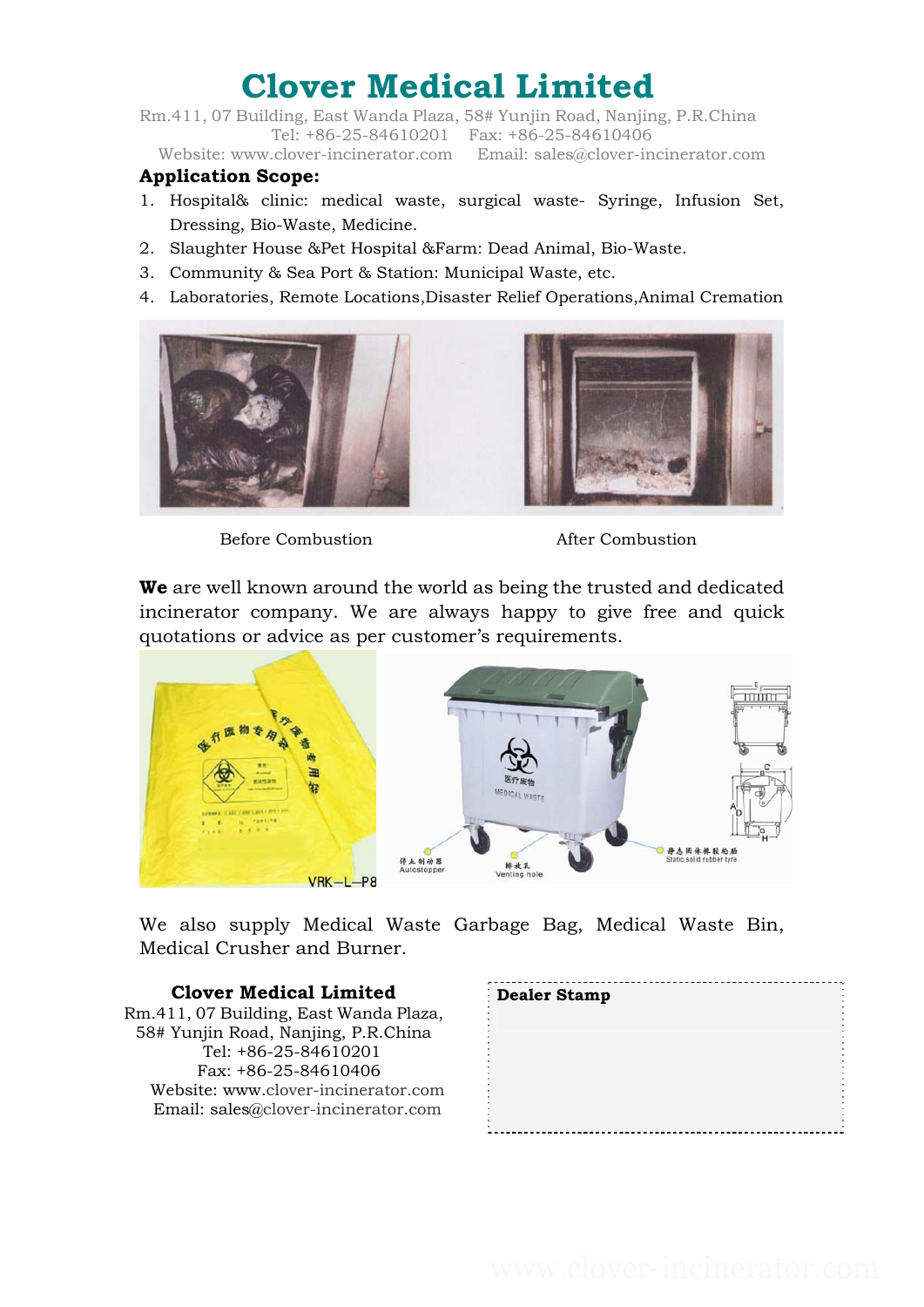Rm.411, 07 Building, East Wanda Plaza, 58# Yunjin Road, Nanjing, P.R.China Tel: +86-25-84610201 Fax: +86-25-84610406 Website: www.clover-incinerator.com Email: sales@clover-incinerator.com

Мы, Clover Medical Limited, базирующейся в Гонконге и Китае материка. Мы являемся производителем и продавцом печи для сжигания медицинских оборудование. Наша философия заключается в постоянно улучшать наши технологии в соответствии с растущими потребностями окружающей среды и наших клиентов. Все наши установки для сжигания построен по самым высоким стандартам на прочность, удобство и безопасность. Дизайн для сжигания делает их идеальными для экспорта из-за их простой монтаж и эксплуатация требование. сжигания предназначены для производства максимально возможную скорость сгорания от наименьшее количество топлива.

Мы поставляем мощностью от 10/15/20/50/100/150/300/500 кг / ч оборудование. Каждый год мы продаем более 50 единиц оборудования для зарубежных. Оборудование малый размер, высокая эффективность, разумный процесс, передовых технологий и высокой степени безвредным. Это идеально оборудование обработки мусора для больниц, лабораторий, гостиницы, станции и т.д. горения горелки, оригинальный из Италии и известный бренд или Японии технические. Обновлен дизайн модели, как в 3T (температура, время, турбулентности).

В настоящее время мы ищем хороший дилерский во всем мире. Если вы заинтересованы, пожалуйста, свяжитесь с нами.

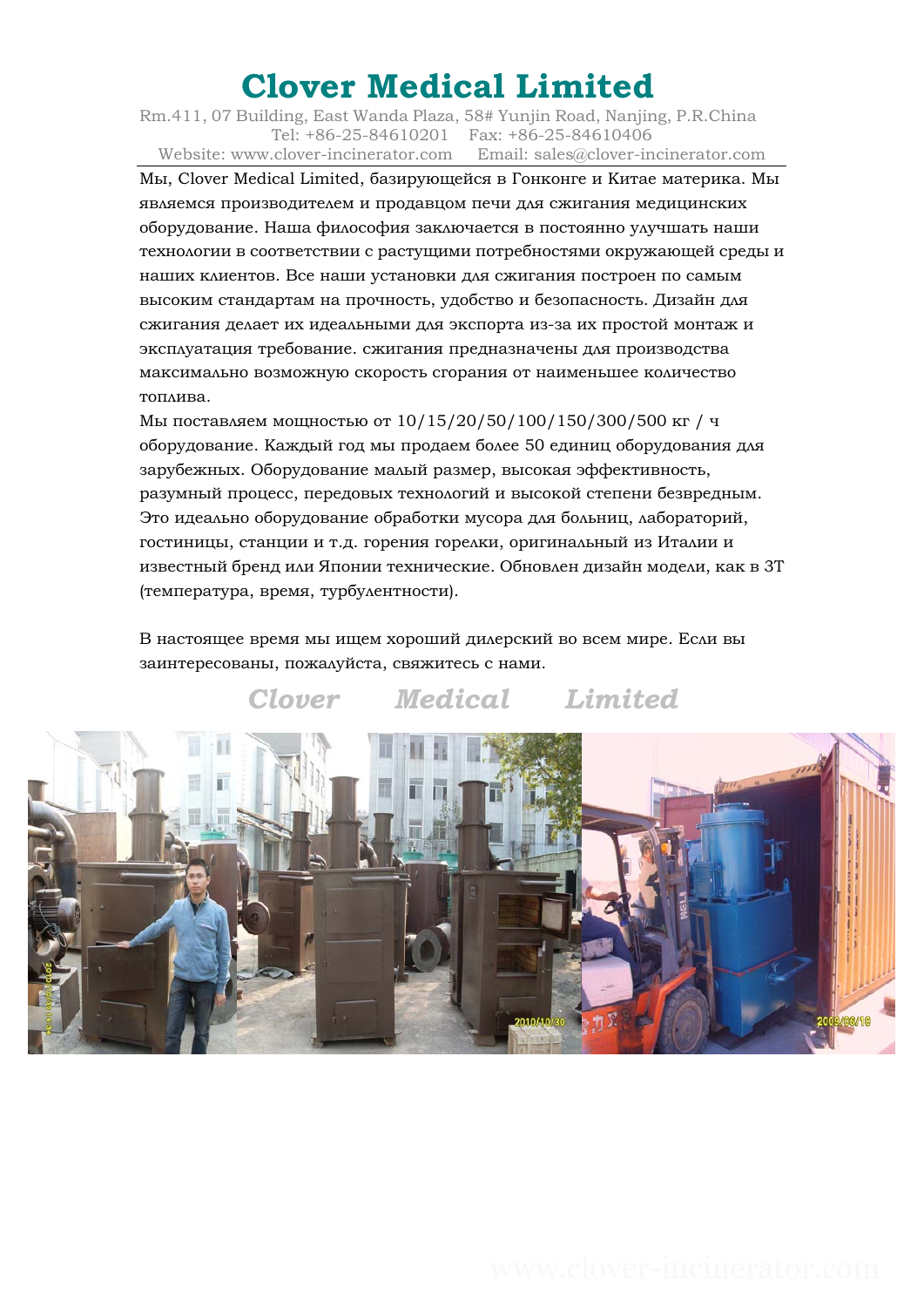Rm.411, 07 Building, East Wanda Plaza, 58# Yunjin Road, Nanjing, P.R.China Tel: +86-25-84610201 Fax: +86-25-84610406 Website: www.clover-incinerator.com Email: sales@clover-incinerator.com

#### Объем применения:

1. Больницы и клиники: медицинские отходы, хирургических отходов и шприцев, инфузионный набор, Туалетная, био-отходов, медицине.

- 2. Слотер-Хаус и Pet больницы и фермы: мертвое животное, био-отходов.
- 3. Сообщества и морской порт и вокзал: муниципальные отходы, и т.д.





Перед горения После сгорания

Мы хорошо известны во всем мире как надежного и посвященный сжигания компании. Мы всегда рады предоставить бесплатный и быстрый котировок или советом в соответствии с требованиями клиента.



Мы также поставляем медицинских отходов мешок для мусора, медицинских отходов Бен, медицинская дробилки и горелки.

#### **Clover Medical Limited**

Rm.411, 07 Building, East Wanda Plaza, 58# Yunjin Road, Nanjing, P.R.China Tel: +86-25-84610201 Fax: +86-25-84610406 Website: www.clover-incinerator.com Email: sales@clover-incinerator.com

| <b>Dealer Stamp</b> |  |
|---------------------|--|
|                     |  |
|                     |  |
|                     |  |
|                     |  |
|                     |  |
|                     |  |
|                     |  |
|                     |  |
|                     |  |
|                     |  |
|                     |  |
|                     |  |
|                     |  |
|                     |  |
|                     |  |
|                     |  |
|                     |  |
|                     |  |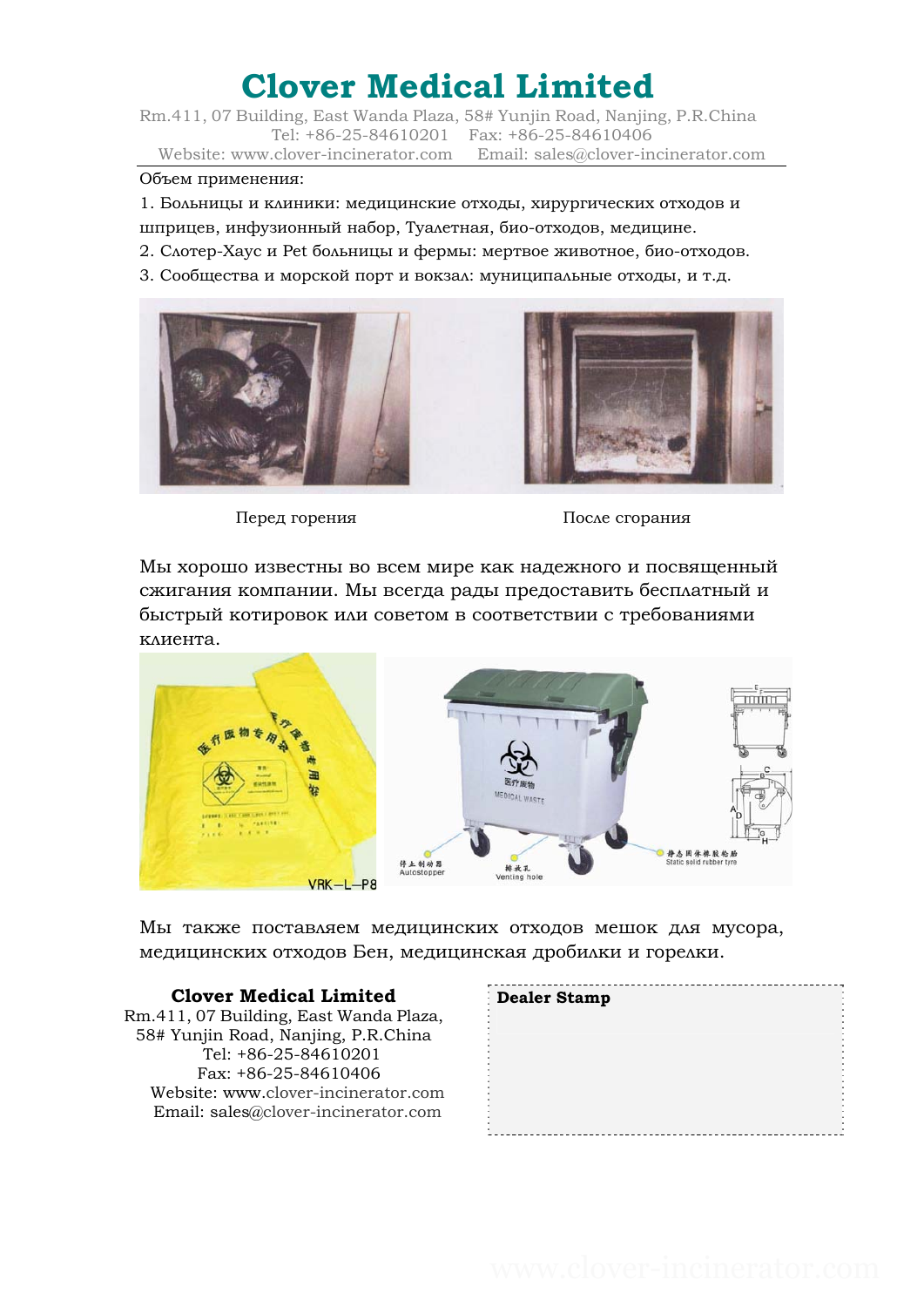Rm.411, 07 Building, East Wanda Plaza, 58# Yunjin Road, Nanjing, P.R.China Tel: +86-25-84610201 Fax: +86-25-84610406 Website: www.clover-incinerator.com Email: sales@clover-incinerator.com

Nous, Clover Medical Limited, basée à Hongkong et en Chine continentale. Nous sommes fabricant et vendeur de matériel médical incinérateur. Notre philosophie est d'améliorer continuellement notre technologie en ligne avec les besoins croissants de l'environnement et nos clients. Tous nos incinérateurs sont construits pour les plus hauts standards de durabilité, de convivialité et de sécurité. La conception des incinérateurs les rendent idéales pour l'exportation en raison de leur simplicité d'installation et les exigences de fonctionnement. Les incinérateurs sont conçus pour produire le plus haut taux de combustion possible de la plus petite quantité de carburant.

Nous fournissons des capacités de 10/15/20/50/100/150/300/500 Kg / Equipements heures. Chaque année, nous vendons plus de 50 unités d'équipements d'outre-mer. L'équipement est de petite taille, rendement élevé, processus raisonnable, des technologies de pointe et de haut degré sans danger. Il est idéal pour les équipements de traitement des ordures hôpital, laboratoire, hôtel, gare, etc Le brûleur de combustion, d'origine de l'Italie et le Japon célèbre marque ou techniques. Mise à jour la conception du modèle que par 3T (température, temps, Turbulence).

Nous sommes présentement à la recherche d'un concessionnaire bonne partout dans le monde. Si vous êtes intérêt, s'il vous plaît contactez-nous.

# *Clover Medical Limited*



Champ d'application: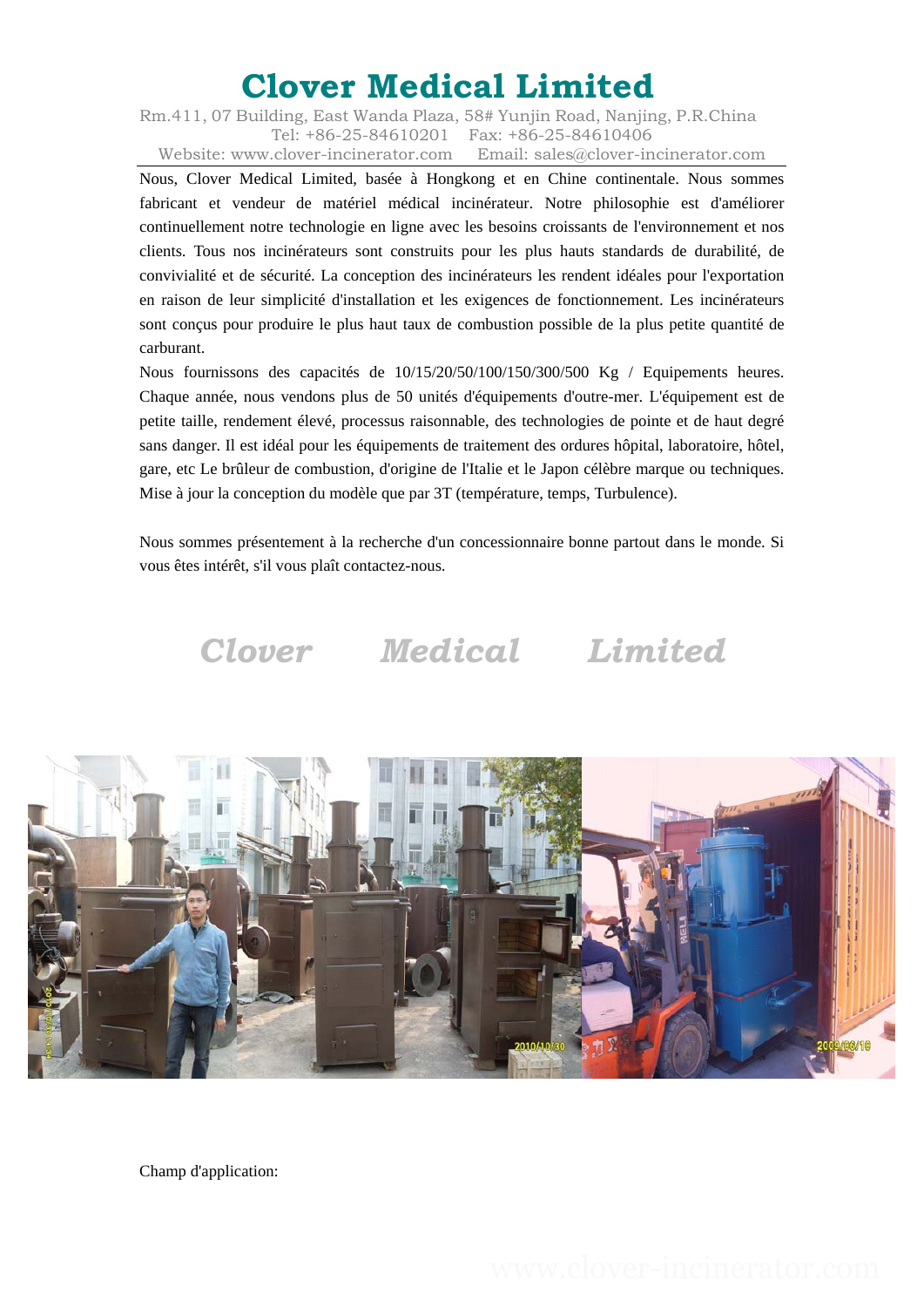Rm.411, 07 Building, East Wanda Plaza, 58# Yunjin Road, Nanjing, P.R.China Tel: +86-25-84610201 Fax: +86-25-84610406 Website: www.clover-incinerator.com Email: sales@clover-incinerator.com

1. Hôpital et clinique: les déchets médicaux, chirurgicaux déchets seringue, Ensemble de perfusion, Dressing, Bio-déchets, la médecine.

2. Slaughter House & Pet Hospital & Farm: Animal mort, Bio-déchets.

3. Communauté & Sea Port et la gare: les déchets municipaux, etc



Avant de combustion **Après** combustion

Nous sommes bien connus dans le monde entier comme étant la société incinérateur de confiance et dévoué. Nous sommes toujours heureux de donner des devis gratuits et rapides ou des conseils en fonction des exigences du client.



Nous fournissons également des déchets médicaux sac à ordures, des déchets médicaux Bin, médical Crusher et le brûleur.

#### **Clover Medical Limited**

Rm.411, 07 Building, East Wanda Plaza, 58# Yunjin Road, Nanjing, P.R.China Tel: +86-25-84610201 Fax: +86-25-84610406 Website: www.clover-incinerator.com Email: sales@clover-incinerator.com

| Dealer Stamp |  |
|--------------|--|
|              |  |
|              |  |
|              |  |
|              |  |
|              |  |
|              |  |
|              |  |
|              |  |
|              |  |
|              |  |
|              |  |
|              |  |
|              |  |
|              |  |
|              |  |
|              |  |
|              |  |
|              |  |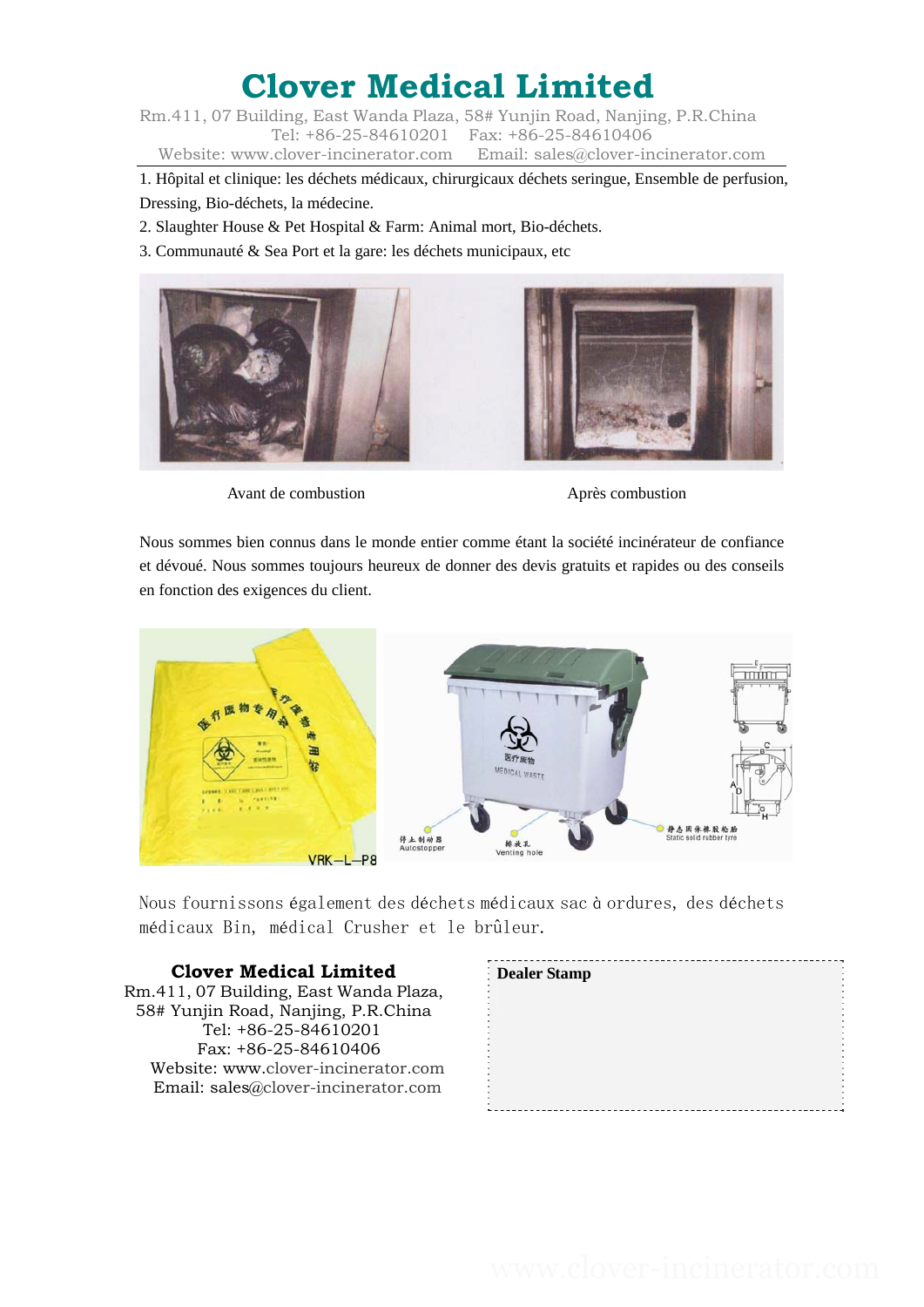Rm.411, 07 Building, East Wanda Plaza, 58# Yunjin Road, Nanjing, P.R.China Tel: +86-25-84610201 Fax: +86-25-84610406

Website: www.clover-incinerator.com Email: sales@clover-incinerator.com Nosotros, Clover Medical Limited, con sede en Hong Kong y China continental. Somos fabricante y vendedor de equipos médicos de incineración. Nuestra filosofía es mejorar continuamente nuestra tecnología en línea con las crecientes necesidades del medio ambiente y nuestros clientes. Todos nuestros incineradores se construyen con los más altos estándares de durabilidad, facilidad de uso y seguridad. El diseño de los incineradores los hacen ideales para la exportación debido a su sencilla instalación y el requisito de la operación. Los incineradores están diseñados para producir la más alta tasa de combustión es posible desde la más pequeña cantidad de combustible. Tenemos la capacidad de oferta de 10/15/20/50/100/150/300/500 kilogramos por Equipos horas. Cada año, la venta más de 50 equipos de las unidades de ultramar. El equipo es de tamaño pequeño, de alta eficiencia, proceso razonable, tecnologías de punta y de alto grado inofensivos. Es el equipo ideal de tratamiento de la basura para el hospital, laboratorio, hotel, estación, etc El quemador de combustión, original de Italia y la famosa marca o Japón técnica. Actualización de diseño de modelos como por 3T (temperatura, tiempo, turbulencia).

En estos momentos estamos buscando una buena representación en todo el mundo. Si estás interesado, por favor contacte con nosotros.



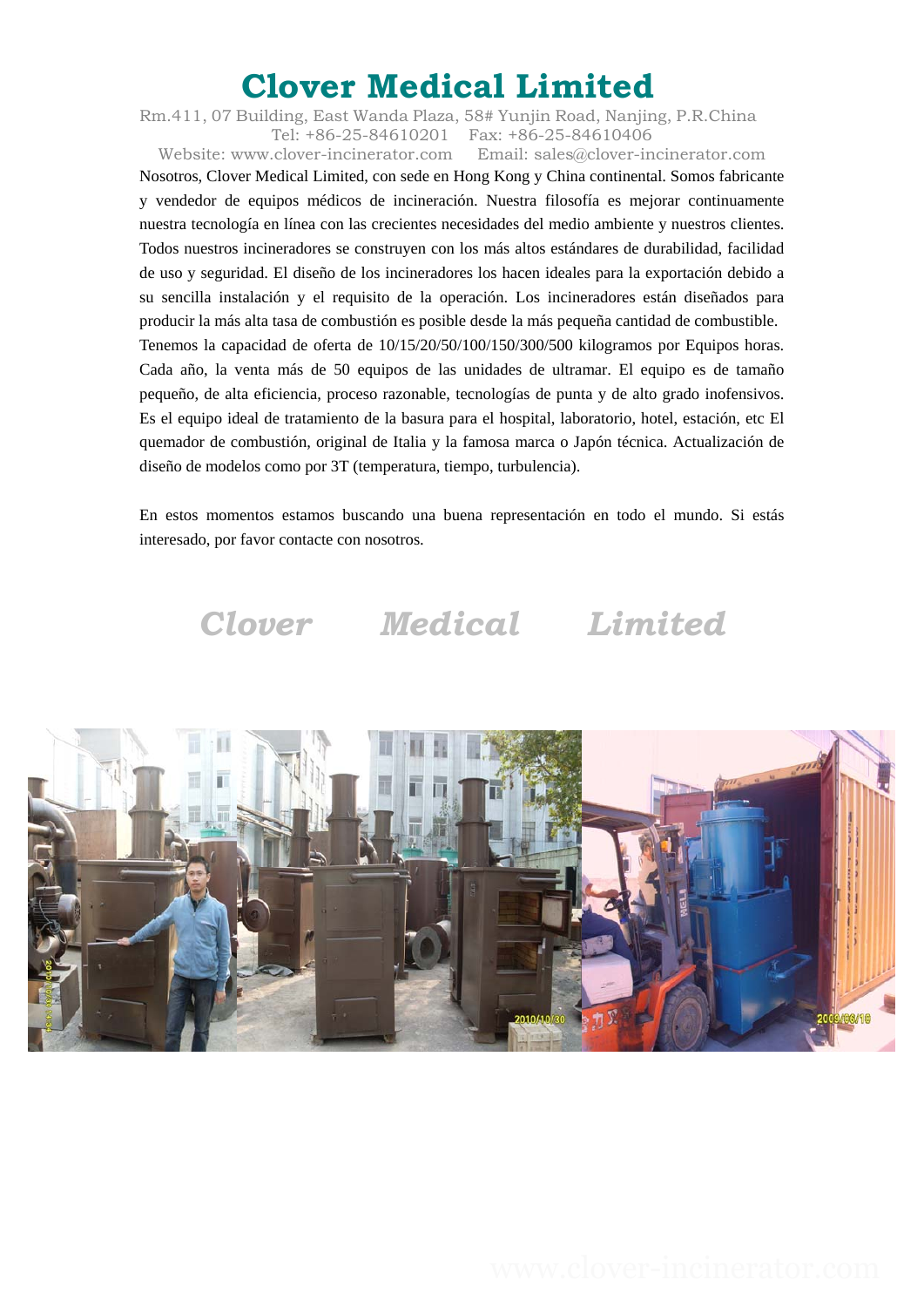Rm.411, 07 Building, East Wanda Plaza, 58# Yunjin Road, Nanjing, P.R.China Tel: +86-25-84610201 Fax: +86-25-84610406

Website: www.clover-incinerator.com Email: sales@clover-incinerator.com Alcance de uso:

1. Hospital y clínica: los desechos médicos, quirúrgicos residuos jeringa, infusión, Vestidor, Bio-Residuos, Medicina.

2. Masacre Casa y Hospital del animal doméstico y agrícola: animales muertos, residuos biológicos.

3. Comunidad y de Puertos Marítimos y la estación: residuos urbanos, etc





Antes de combustión Después de combustión

Somos muy conocidos en todo el mundo como la empresa incineradora de confianza y dedicado. Siempre estamos dispuestos a dar las cotizaciones libres y rápido o una indicación de los requisitos de cliente.



También suministramos la Bolsa de Residuos Sanitarios de basura, desechos médicos Bin, Trituradora de médicos y quemador.

#### **Clover Medical Limited**

Rm.411, 07 Building, East Wanda Plaza, 58# Yunjin Road, Nanjing, P.R.China Tel: +86-25-84610201 Fax: +86-25-84610406 Website: www.clover-incinerator.com Email: sales@clover-incinerator.comt

| <b>Dealer Stamp</b> |  |
|---------------------|--|
|                     |  |
|                     |  |
|                     |  |
|                     |  |
|                     |  |
|                     |  |
|                     |  |
|                     |  |
|                     |  |
|                     |  |
|                     |  |
|                     |  |
|                     |  |
|                     |  |
|                     |  |
|                     |  |
|                     |  |
|                     |  |
|                     |  |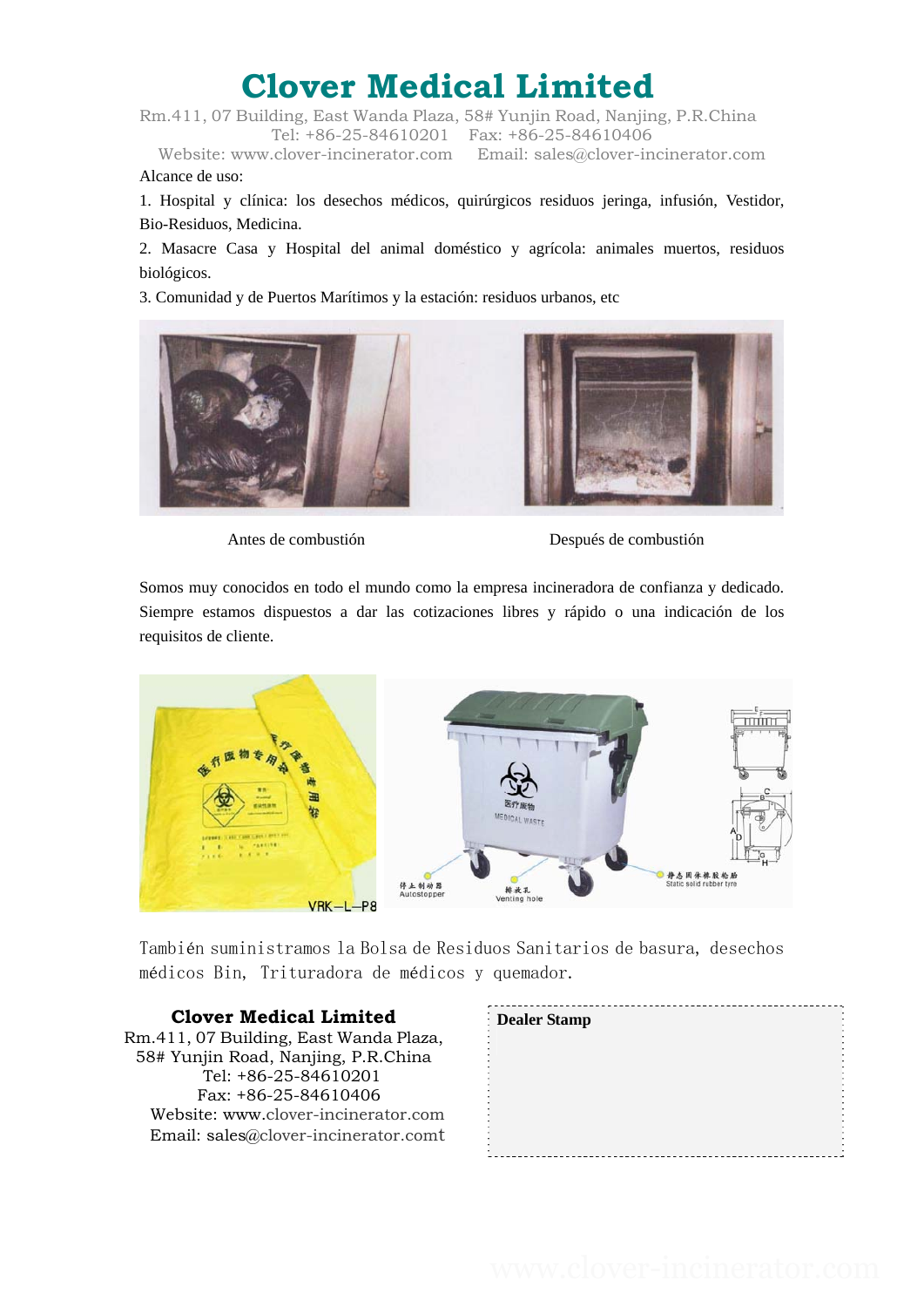Rm.411, 07 Building, East Wanda Plaza, 58# Yunjin Road, Nanjing, P.R.China Tel: +86-25-84610201 Fax: +86-25-84610406

Website: www. clover-incinerator.com Email: sales@clover-incinerator.com ونحن، البرسيم الطبية المحدودة، ومقرها في هونغ كونغ والبر الرئيسى للصين . نحن منتج وبائع للمعدات الطبية محرقة. فلسفتنا هي مستمرة لتحسين التكنولوجيا لدينا تمشيا مع الاحتياجات المتزايدة للبيئة وعملائنا. هي التي شيدت جميع المحارق لدينا على أعلى المستويات لسهولة الاستخدام ، المتانة والسلامة. تصميم المحارق تجعلها مثالية للتصدير بسبب تركيبها البسيط ومتطلبات العملية وقد تم تصميم المحارق لإنتاج أعلى معدل الاحتراق ممكن من أصغر كمية الوقود.

نحن العرض من قدرة 10/15/20/50/100/150/300/500 آلغ في معدات ساعة. آل عام، ونحن بيع أآثر من 50 وحدات لمعدات من الخارج. والمعدات الصغيرة الحجم ، عالية الكفاءة ، وعملية معقولة، والتكنولوجيات الرائدة ودرجة عالية غير مؤذية. وهو مثالي للمعدات معالجة النفايات، مختبر مستشفى، محطة، فندق، وما إلى ذلك الموقد الاحتراق ، والأصلي من ايطاليا واليابان العلامة التجارية الشهيرة أو التقنية. حدثت في تصميم نموذج حسب (T3 درجة الحرارة والوقت والاضطراب).

ونحن نبحث حاليا عن صفقة جيدة في جميع أنحاء العالم. إذا كنت الاهتمام، الرجاء الاتصال معنا .

*Clover Medical Limited* 



تطبيق النطاق : .1 مستشفى وعيادة : النفايات الطبية والجراحية النفايات الحقنة، تسريب مجموعة، وخلع الملابس، والسيرة الذاتية والنفايات والطب.